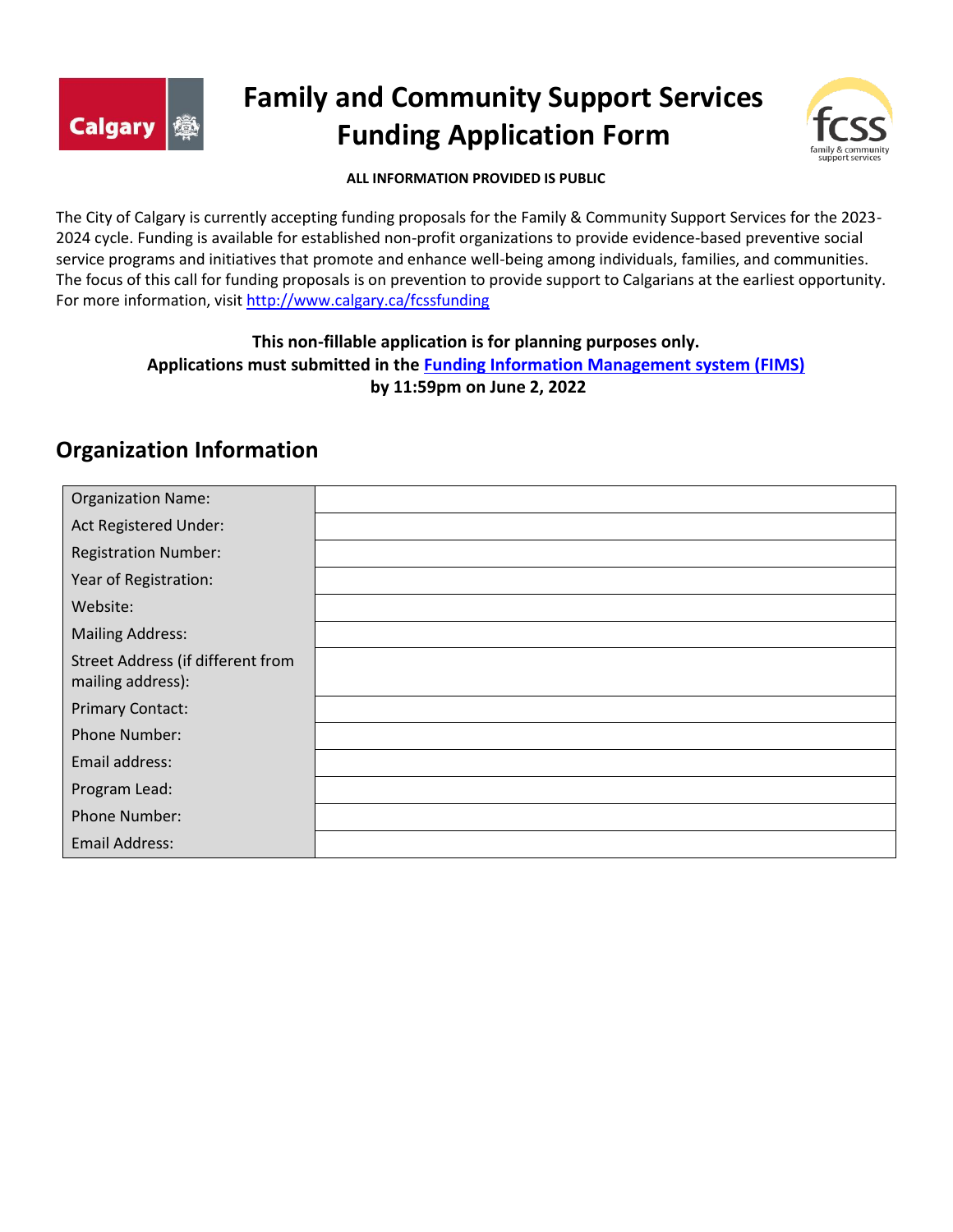# **Organization Effectiveness**

| 1. Does your organization have the following in place? If the items in the list below have not been<br>previously submitted to The City, these documents will be required for this application process. These<br>items can be uploaded in FIMS in the 'Documents' section. Applications submitted without the first six<br>documents will be considered incomplete and will not be processed for funding consideration. | <b>Yes</b>   | No.    |
|-------------------------------------------------------------------------------------------------------------------------------------------------------------------------------------------------------------------------------------------------------------------------------------------------------------------------------------------------------------------------------------------------------------------------|--------------|--------|
| *Certificate of Incorporation                                                                                                                                                                                                                                                                                                                                                                                           | $\Box$       |        |
| *Organization Bylaws                                                                                                                                                                                                                                                                                                                                                                                                    | П            |        |
| *List of Board of Directors                                                                                                                                                                                                                                                                                                                                                                                             | $\Box$       |        |
| *Strategic Plan, including vision and mission                                                                                                                                                                                                                                                                                                                                                                           | П            |        |
| *Organization's most recent audited financial statement                                                                                                                                                                                                                                                                                                                                                                 | $\mathsf{L}$ |        |
| *Organizational Chart                                                                                                                                                                                                                                                                                                                                                                                                   | П            |        |
|                                                                                                                                                                                                                                                                                                                                                                                                                         |              |        |
| <b>Board Governance Policies</b>                                                                                                                                                                                                                                                                                                                                                                                        | П            |        |
| Business Plan for the program                                                                                                                                                                                                                                                                                                                                                                                           | П            | $\Box$ |
| Commercial General Liability insurance (No less than 2 million dollars)                                                                                                                                                                                                                                                                                                                                                 | Ш            |        |
| Operational Policies and Practices (e.g. Financial Policies, Human Resources Policies, Business Continuity<br>Plan, Diversity and Inclusion policies, Information and Technology Plan etc.)                                                                                                                                                                                                                             | П            |        |
| Comments (Explain if your organization does not have all items listed above)                                                                                                                                                                                                                                                                                                                                            |              |        |
| Toyt Optional 1000 charactors may                                                                                                                                                                                                                                                                                                                                                                                       |              |        |

*Text, Optional, 1000 characters max*

## 2. Briefly describe your organization.

*Text, Required, 3000 characters max*

#### 3. Is your Board of Directors representative of the community it serves?

*Yes or No, Required*

### 4. How do your strategic and business plans align with FCSS Calgary's long-term outcome of increasing social inclusion?

*Text, Required, 3000 characters max*

### 5. Are there any challenges or emerging issues within the organization? If so, how are they being addressed?

*Text, Required, 3000 characters max*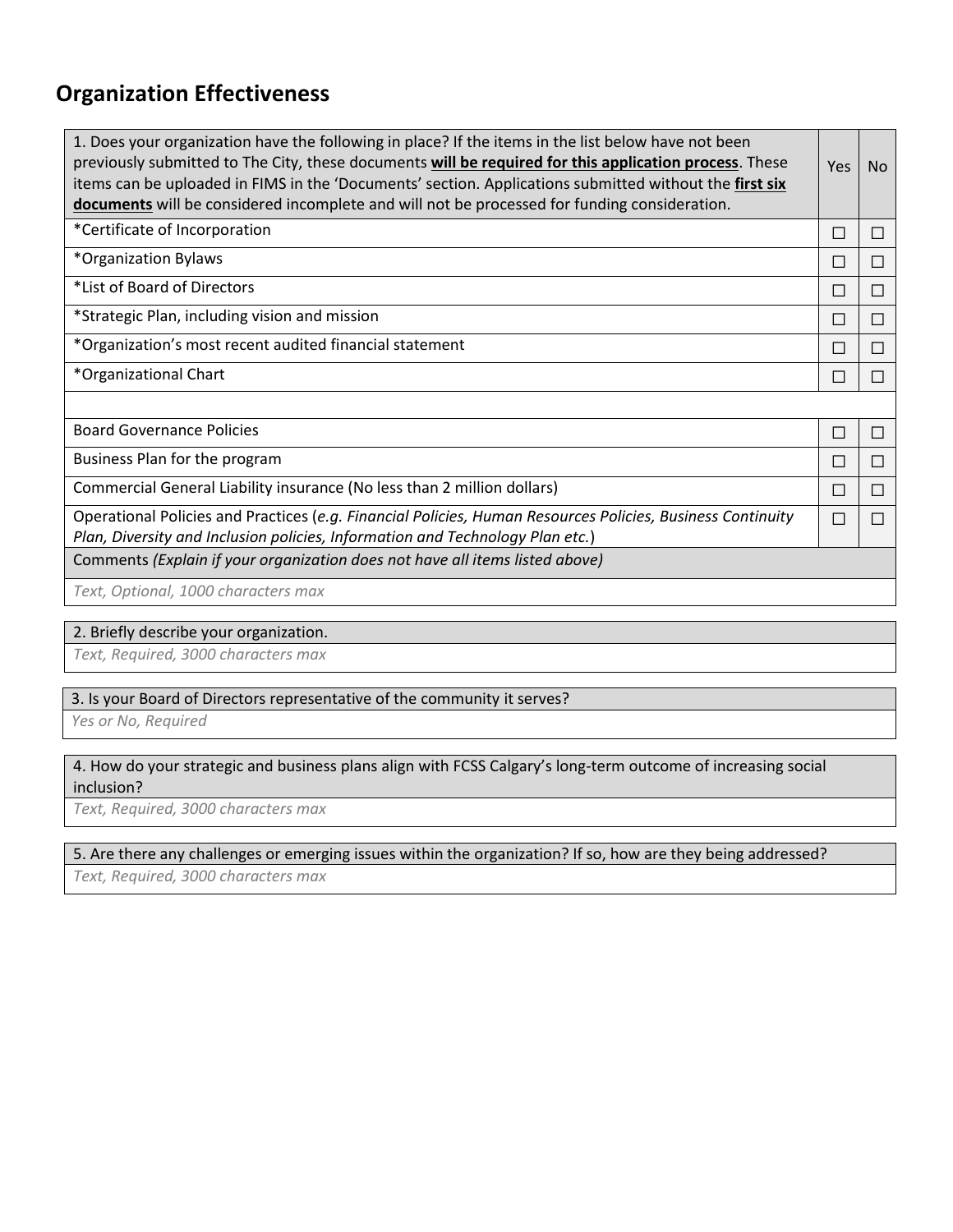# **Program Information**

| Program Name:<br><b>Contractual Start Date:</b><br><b>Contractual End Date:</b>                                                             |        |                                                                                                                          |  |  |  |  |  |  |  |
|---------------------------------------------------------------------------------------------------------------------------------------------|--------|--------------------------------------------------------------------------------------------------------------------------|--|--|--|--|--|--|--|
| 6. Does your organization currently offer this program?<br>Yes or No, Required                                                              |        |                                                                                                                          |  |  |  |  |  |  |  |
| 7. If this program is currently FCSS-funded, include the name here. Otherwise, write "Not Applicable"<br>Text, Required, 100 characters max |        |                                                                                                                          |  |  |  |  |  |  |  |
| 8. How many participants will your program serve annually?<br>Numerical, required                                                           |        |                                                                                                                          |  |  |  |  |  |  |  |
| 9. Program Delivery Location(s)<br>exclusively online.                                                                                      |        | Provide the postal code for each location the program will be delivered or indicate if the program will be delivered     |  |  |  |  |  |  |  |
| Text, Required, 500 characters max                                                                                                          |        |                                                                                                                          |  |  |  |  |  |  |  |
|                                                                                                                                             |        |                                                                                                                          |  |  |  |  |  |  |  |
| 10. Select all the population                                                                                                               | $\Box$ | Children/Youth                                                                                                           |  |  |  |  |  |  |  |
| groups that will be served by<br>your program                                                                                               | П      | <b>Families</b>                                                                                                          |  |  |  |  |  |  |  |
| (Select all that apply)                                                                                                                     | П      | <b>Indigenous Peoples</b>                                                                                                |  |  |  |  |  |  |  |
|                                                                                                                                             | Ο      | Newcomers to Canada                                                                                                      |  |  |  |  |  |  |  |
|                                                                                                                                             | П      | <b>Seniors</b>                                                                                                           |  |  |  |  |  |  |  |
|                                                                                                                                             |        |                                                                                                                          |  |  |  |  |  |  |  |
| 11. Does your program align<br>to the following FCSS guiding                                                                                |        | Equity - The City will strive to provide equitable services. This includes removing barriers to<br>access and inclusion. |  |  |  |  |  |  |  |
| principles?<br>(Select all that apply)                                                                                                      | П      | Truth and reconciliation - The City will advance the activated and shared process of truth<br>and                        |  |  |  |  |  |  |  |
|                                                                                                                                             | П      | Prevention - The City will aim to stop problems before they start, using a prevention<br>approach.                       |  |  |  |  |  |  |  |
| 12. Select the approach your                                                                                                                | $\Box$ | Preventive programs and services for individuals and families.                                                           |  |  |  |  |  |  |  |
| program will use to achieve                                                                                                                 |        |                                                                                                                          |  |  |  |  |  |  |  |
| increased social inclusion                                                                                                                  | П      | Community development initiatives.                                                                                       |  |  |  |  |  |  |  |
| (Select only one)                                                                                                                           | □      | Policy and systems change initiatives.                                                                                   |  |  |  |  |  |  |  |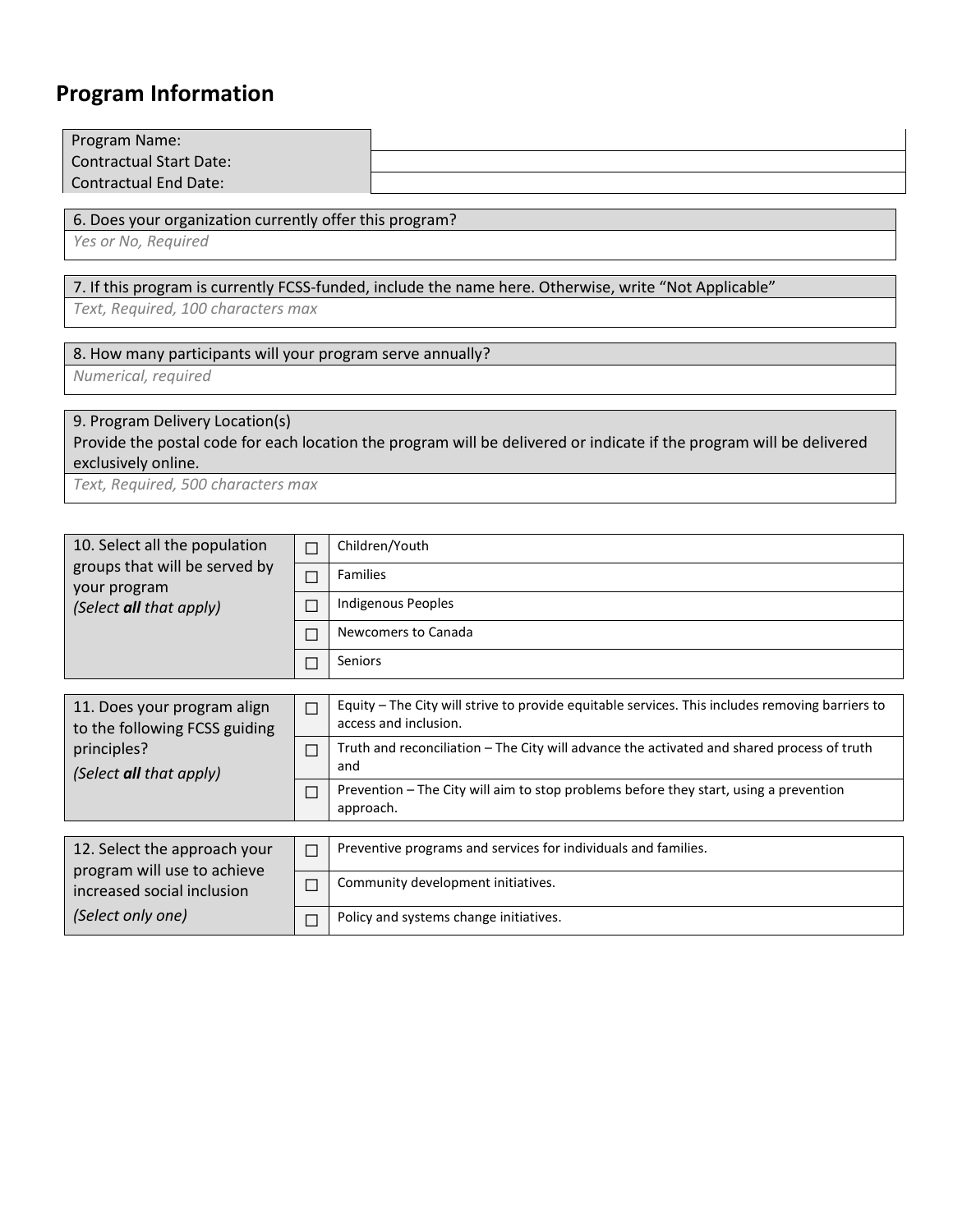13. Please choose the FCSS mid-term outcome areas that are most aligned to the outcomes your program seeks to achieve.

| If you chose Preventive          | П      | Increased positive child and youth development                                              |
|----------------------------------|--------|---------------------------------------------------------------------------------------------|
| <b>Programs and Services for</b> | П      | Enhanced economic self-sufficiency                                                          |
| <b>Individuals and Families</b>  |        |                                                                                             |
| approach in question 2, select   | $\Box$ | Growth in social capital/social participation                                               |
| one to three outcomes that       | $\Box$ | Improved family functioning and positive parenting                                          |
| your program will address.       | $\Box$ | Enhanced Indigenous healing and wellbeing                                                   |
| (Select up to three)             |        |                                                                                             |
| If you chose Community           | П      | Increased leadership capacity                                                               |
| Development Initiatives in       |        |                                                                                             |
| question 2, select at least one  | □      | Increased sense of belonging                                                                |
| outcome that your program        | $\Box$ | Improved economic participation                                                             |
| will address.                    |        |                                                                                             |
| (Select all that apply)          |        |                                                                                             |
| If you chose Policy and          | П      | An equity-based social policy agenda                                                        |
| Systems Change Iniatives in      |        |                                                                                             |
| question 2, select at least one  | $\Box$ | Integrated service coordination                                                             |
| outcome that your program        | $\Box$ | Evidence-informed policy and systems change                                                 |
| will address.                    |        |                                                                                             |
| (Select all that apply)          |        |                                                                                             |
|                                  |        |                                                                                             |
|                                  | П      | Primary Prevention: Primary prevention avoids the onset of a social issue and addresses the |
| 14. Level of prevention that     |        | root cause of social issues by promoting protective factors.                                |
| your program address.            | □      | Secondary Prevention: Secondary prevention intervenes at an early stage of a social issue   |

## *(Select all that apply)* and builds resiliency by reducing the risk factors associated with the issue.

# **Program Theory of Change**

#### **15. Need for the program:**

A short paragraph about the need of the population to be served, including any relevant statistical or contextual information.

*Text, Required, 3000 characters max*

## **16. Goal:**

A short sentence that clearly states the ultimate goal the program (not the organization) is expecting to achieve.

*Text, Required, 250 characters max*

#### **17. Strategy:**

The specific strategies that will be used by the program to achieve the goal, including **WHO** the program is aimed at (target audience), **WHAT** will be done (program content), **WHERE** and **HOW** it will be delivered, and **WHEN**. This should include **information on frequency, duration, and program cycle** (e.g., runs two hours per day three days per week in quarterly cycles).

*Text, Required, 3000 characters max*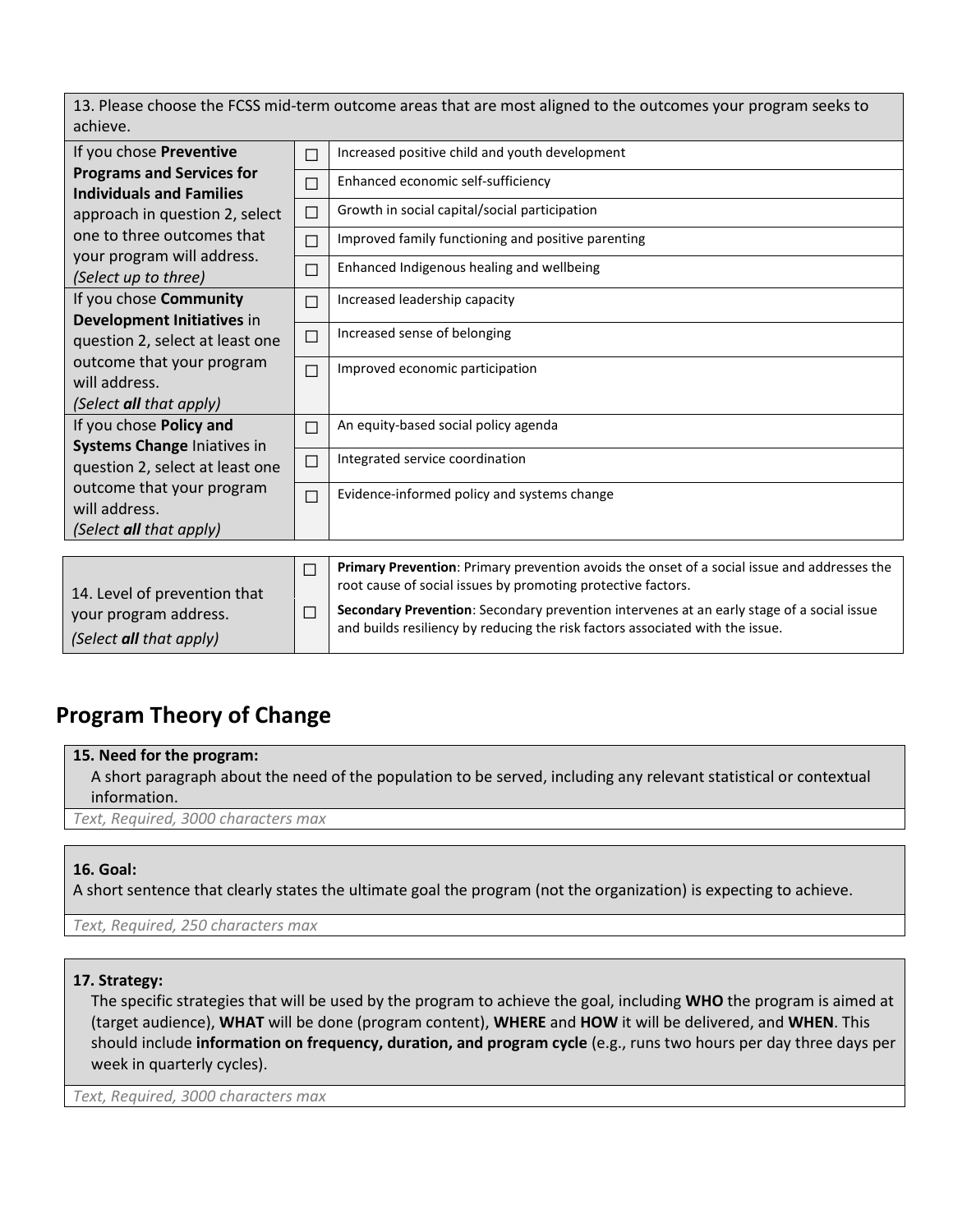**18. Describe how the organization involves participants in program design, delivery and evaluation, when appropriate. If this does not apply to your program, write "Not Applicable"**

*Text, Optional, 3000 characters max*

#### **19. Rationale & References:**

A summary of key research findings that support why the strategy that is being used is a best or promising practice for achieving the program goal including references for the research that identifies the need and provides the rationale to support the program strategy. Key research findings are provided in th[e FCSS Research Briefs.](https://www.calgary.ca/csps/cns/fcss/fcss-research-briefs.html)

*Text, Optional, 3000 characters max*

# **Other**

**20. How did your organization hear of this funding opportunity? Choose from below:** 

- Website
- Social Media
- Word of mouth
- FIMS notification
- City of Calgary website
- City of Calgary email or newsletter
- Other (please specify below)

*Text, Optional, 1000 characters max*

**21. What are the implications to this program and organization if you do not receive the full amount requested?** *Text, Required, 1000 characters max*

## **22. In the spirit of continuous improvement, what feedback can you offer The City of Calgary regarding this application process?**

*Text, Optional, 1000 characters max*

## **Salary Information**

Provide information on each position that you are requesting funding for, which includes the following:

- New or existing position
- Position title
- Position description
- Required qualifications
- Hours per week
- Hourly or salaried pay
- Pay rate
- Benefits provided (% of salary)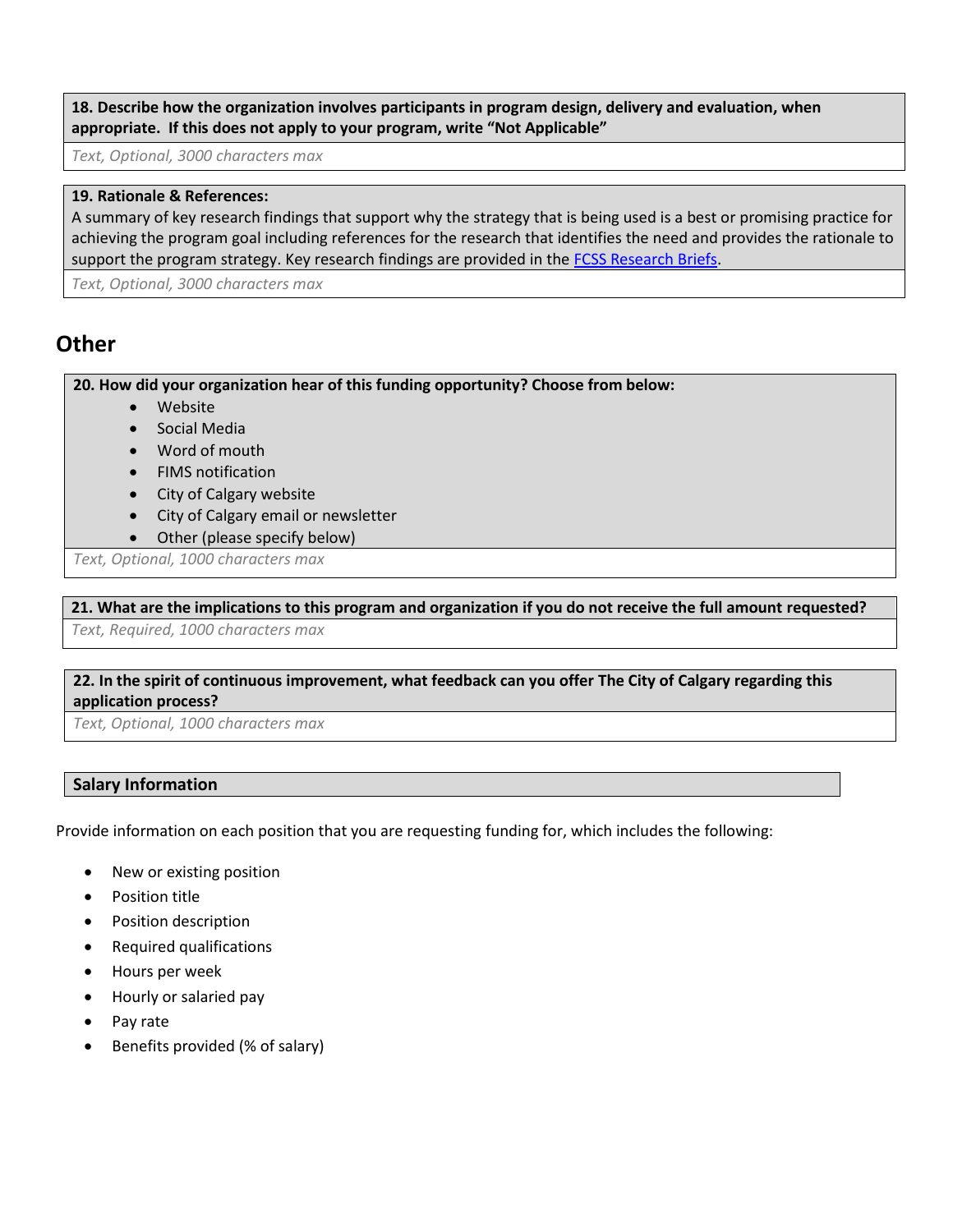# **Budget**

This portion of the application includes multiple columns:

| Column<br><b>Current Approved Budget</b>                  | Enter the most recent budget, approved by the board of directors for the<br>entire organization's fiscal period.<br>In the Revenue section, include all sources of revenue, with the exception<br>$\bullet$<br>of FCSS funding, i.e. federal and provincial government grants, donations,<br>fundraising, client/membership fees, United Way and other funders'<br>contributions, etc. |
|-----------------------------------------------------------|----------------------------------------------------------------------------------------------------------------------------------------------------------------------------------------------------------------------------------------------------------------------------------------------------------------------------------------------------------------------------------------|
| Column<br>2022 FCSS Allocation                            | Enter the 2022 budget for the FCSS funded program as presented in the<br>most recent FCSS Contract.<br>If you did not receive funding in 2022, leave this column blank                                                                                                                                                                                                                 |
| Column<br>2023 Budget for Program,<br>All Funding Sources | Enter the 2023 budget for the entire program towards which the FCSS<br>funding is being allocated.<br>List all sources of revenue other than FCSS.<br>$\bullet$<br>Once other revenues are entered, the percentage of FCSS Funding will be<br>automatically calculated.                                                                                                                |
| Column<br>2023 FCSS Allocation                            | Enter the appropriate allocations of the FCSS dollars in 2023, showing<br>only expenditures covered by the FCSS funding.<br>Only include FCSS funding in the revenue section of this column. Other<br>$\bullet$<br>sources of revenue cannot be entered (fields will be greyed out)                                                                                                    |
| Column<br>2024 FCSS Allocation                            | Enter the appropriate allocations of the FCSS dollars in 2024, showing<br>only expenditures covered by the FCSS funding.<br>Only include FCSS funding in the revenue section of this column. Other<br>sources of revenue cannot be entered (fields will be greyed out)                                                                                                                 |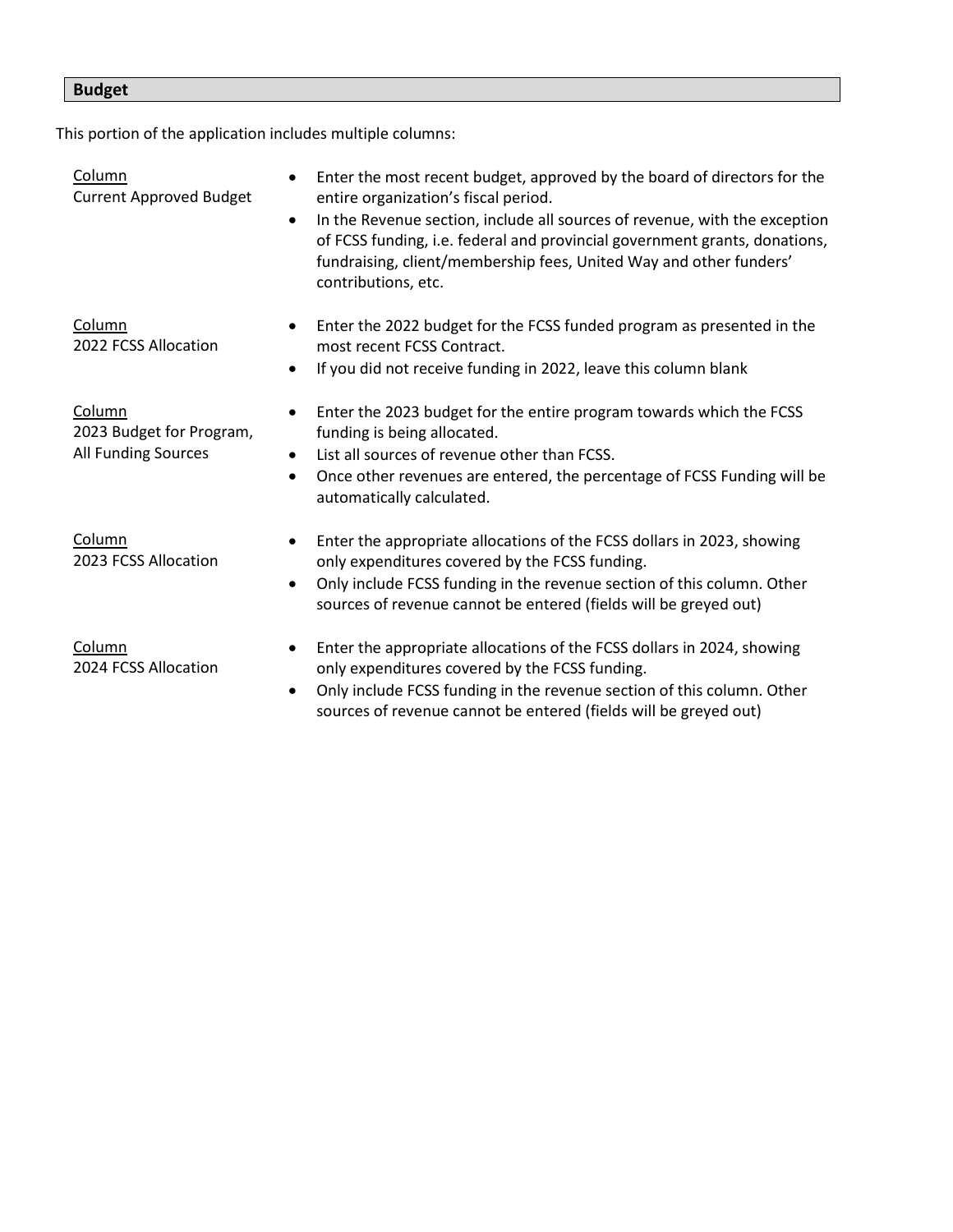These sample budgets provide examples of possible expenses. Please note that these examples are not exhaustive and not every line item applies to all organizations or programs.

**Sample A:** FIMS Budget Application format for an FCSS-funded program provided by an organization that did not receive FCSS funding in 2022.

| <b>Item Name</b>                    | <b>Current</b><br><b>Approved</b><br><b>Budget</b><br>(Global<br>Budget) |         |                         | 2022<br><b>Allocation</b> |                          | 2023 Budget<br>for Program<br><b>Including All</b><br>funding<br><b>Sources</b> |    | <b>2023 FCSS</b><br><b>Funding</b> |    | <b>2024 FCSS</b><br><b>Funding</b> |  |
|-------------------------------------|--------------------------------------------------------------------------|---------|-------------------------|---------------------------|--------------------------|---------------------------------------------------------------------------------|----|------------------------------------|----|------------------------------------|--|
| <b>Expenditures</b>                 |                                                                          |         |                         |                           |                          |                                                                                 |    |                                    |    |                                    |  |
| <b>Personnel</b>                    |                                                                          |         |                         |                           |                          |                                                                                 |    |                                    |    |                                    |  |
| Position 1 Salary                   | \$                                                                       | 120,000 | \$                      | $\overline{\phantom{a}}$  | \$                       | 50.000                                                                          | \$ | 25.000                             | \$ | 25.000                             |  |
| Position 2 Salary                   | \$                                                                       | 120,000 | \$                      | $\overline{a}$            | \$                       | 39,000                                                                          | \$ | 35,000                             | \$ | 35,000                             |  |
| <b>Total Benefits</b>               | \$                                                                       | 50,000  | $\overline{\mathbf{S}}$ | $\overline{a}$            | \$                       | 19,000                                                                          | \$ | 7,000                              | \$ | 7,000                              |  |
| <b>Total Personnel</b>              | \$                                                                       | 290,000 | \$                      |                           | \$                       | 108,000                                                                         | \$ | 67,000                             | \$ | 67,000                             |  |
| <b>Travel &amp; Parking</b>         |                                                                          |         |                         |                           |                          |                                                                                 |    |                                    |    |                                    |  |
| Mileage                             | \$                                                                       | 10,000  | \$                      | $\blacksquare$            | \$                       | 5,000                                                                           | \$ | 2,000                              | \$ | 2,000                              |  |
| Parking                             | \$                                                                       | 1,000   | \$                      | $\blacksquare$            | $\overline{\mathbf{S}}$  |                                                                                 | \$ |                                    | \$ |                                    |  |
| <b>Total Travel and Parking</b>     | \$                                                                       | 11,000  | \$                      | $\blacksquare$            | \$                       | 5,000                                                                           | \$ | 2,000                              | \$ | 2,000                              |  |
| <b>Materials and Supplies</b>       |                                                                          |         |                         |                           |                          |                                                                                 |    |                                    |    |                                    |  |
| Program materials                   | \$                                                                       | 8,000   | \$                      | $\blacksquare$            | \$                       | 5.000                                                                           | \$ | 2.000                              | \$ | 2.000                              |  |
| Program advertising                 | \$                                                                       | 6,000   | \$                      | $\overline{a}$            | \$                       | 800                                                                             | \$ | 300                                | \$ | 300                                |  |
| Advertising                         | \$                                                                       | 2,000   | \$                      | $\overline{a}$            | $\overline{\$}$          | 500                                                                             | \$ | 200                                | \$ | 200                                |  |
| IT costs                            | \$                                                                       | 100,000 | \$                      | $\overline{a}$            | $\overline{\mathcal{S}}$ | 40,000                                                                          | \$ | 15,000                             | \$ | 15,000                             |  |
| Communication costs                 | \$                                                                       | 10,000  | \$                      | $\overline{a}$            | \$                       | 2,000                                                                           | \$ | 1,000                              | \$ | 1,000                              |  |
| <b>Total Materials and Supplies</b> | \$                                                                       | 126,000 | \$                      | $\blacksquare$            | \$                       | 48,300                                                                          | \$ | 18,500                             | \$ | 18,500                             |  |
| <b>Other: (Please specify)</b>      |                                                                          |         |                         |                           |                          |                                                                                 |    |                                    |    |                                    |  |
| Occupancy (program space)           | \$                                                                       | 50,000  | \$                      | $\blacksquare$            | \$                       | 4,000                                                                           | \$ | 1,500                              | \$ | 1,500                              |  |
| Staff Development and Training      | \$                                                                       | 6,000   | \$                      | -                         | $$\mathfrak{s}$$         | 1.100                                                                           | \$ | 400                                | \$ | 400                                |  |
| <b>Volunteer Recognition</b>        | \$                                                                       | 2,500   | \$                      | ä,                        | \$                       | 200                                                                             | \$ | 200                                | \$ | 200                                |  |
| General liability insurance         | \$                                                                       | 2,500   | \$                      | ä,                        | $\overline{\$}$          | 1,000                                                                           | \$ | 1,000                              | \$ | 1,000                              |  |
| Audit fee                           | \$                                                                       | 5,000   | \$                      | $\overline{\phantom{a}}$  | $\overline{\mathcal{S}}$ | 2,500                                                                           | \$ | 1,000                              | \$ | 1,000                              |  |
| <b>Total Other</b>                  | \$                                                                       | 66,000  | \$                      | $\blacksquare$            | \$                       | 8,800                                                                           | \$ | 4,100                              | \$ | 4,100                              |  |
| <b>Total Expenses</b>               | \$                                                                       | 493,000 | \$                      |                           | \$                       | 170,100                                                                         | \$ | 91,600                             | \$ | 91,600                             |  |
| <b>Revenue</b>                      |                                                                          |         |                         |                           |                          |                                                                                 |    |                                    |    |                                    |  |
| United Way Grants                   | \$                                                                       | 100,000 |                         |                           | \$                       | 72,000                                                                          |    |                                    |    |                                    |  |
| <b>Federal Grants</b>               | \$                                                                       | 100,000 |                         |                           |                          |                                                                                 |    |                                    |    |                                    |  |
| <b>Provincial Grants</b>            | \$                                                                       | 25,000  |                         |                           |                          |                                                                                 |    |                                    |    |                                    |  |
| Donations/Fundraising               | \$                                                                       | 100,000 |                         |                           | \$                       | 6,500                                                                           |    |                                    |    |                                    |  |
| Other (Please specify)              | \$                                                                       | 100,000 |                         |                           |                          |                                                                                 |    |                                    |    |                                    |  |
| <b>Total Revenue</b>                | \$                                                                       | 425,000 | \$                      | $\blacksquare$            | \$                       | 78,500                                                                          | \$ |                                    | \$ |                                    |  |
| <b>FCSS Funding</b>                 |                                                                          |         |                         |                           | \$                       | 91,600                                                                          | \$ | 91,600                             | \$ | 91,600                             |  |
| % of FCSS funding                   |                                                                          | 0%      |                         |                           |                          | 54%                                                                             |    |                                    |    |                                    |  |